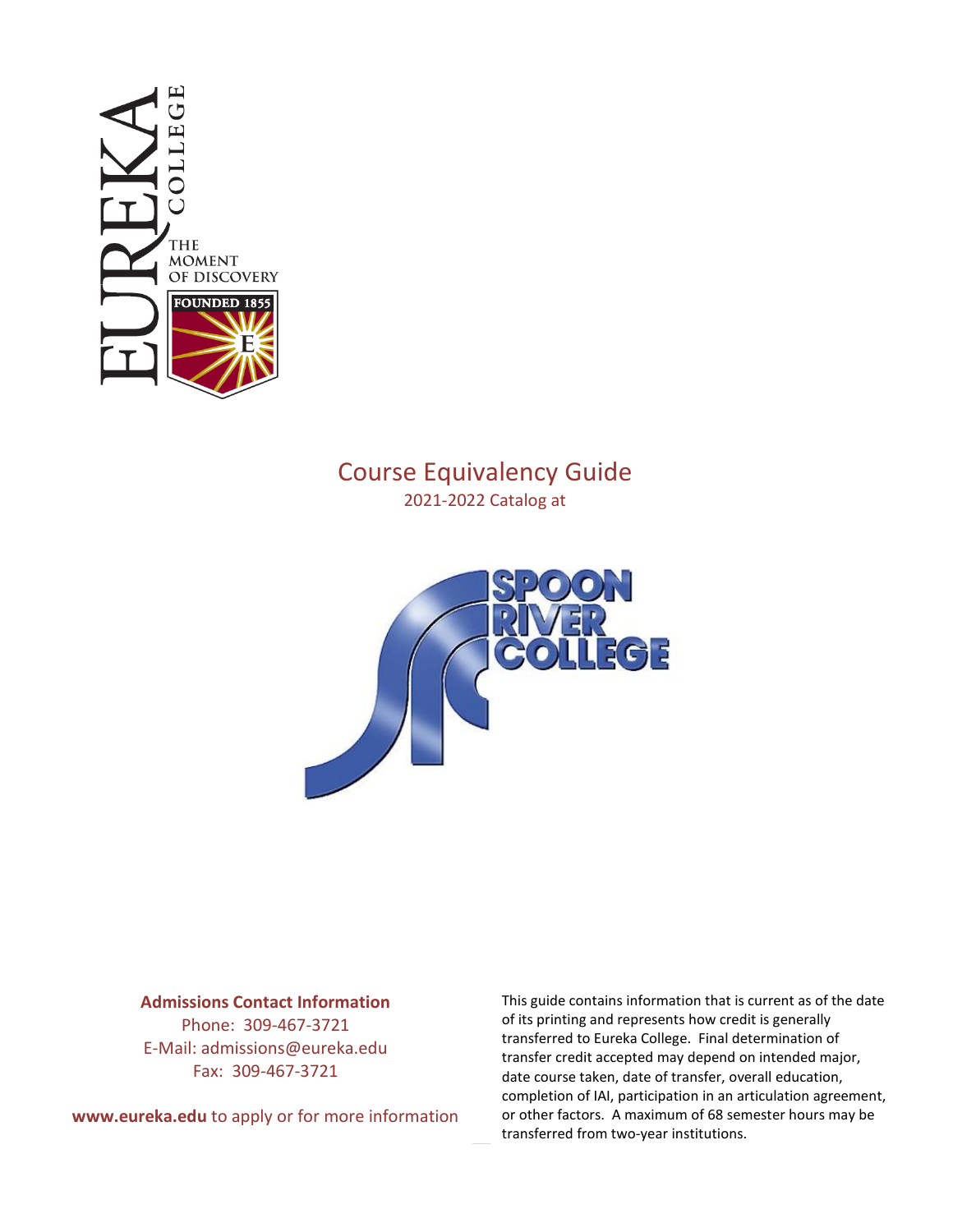## **ABE** *Adult Education*

The following courses are not transferrable: ABE001, 002, 016, 017, 021, 022, 061, 062, 070, 071, 100, 200, 210, 220, 610, 620, 700, 710

| <b>ABM</b>    | <b>Agriculture Business Management</b>   |                          |                                       |                              |
|---------------|------------------------------------------|--------------------------|---------------------------------------|------------------------------|
| <b>ABM115</b> | Conservation                             | <b>EVS ELEC</b>          | <b>Environmental Science Elective</b> | 2                            |
| ABM116        | Wildlife Management                      | $\overline{\phantom{a}}$ |                                       |                              |
| ABM118        | History/Prod. Of Prairie Plants          |                          |                                       |                              |
| ABM119        | Introduction to Forestry                 | <b>EVS ELEC</b>          | <b>Environmental Science Elective</b> | $\overline{2}$               |
| ABM131        | <b>Fertilizers and Pesticides</b>        | $\overline{\phantom{a}}$ | $\overline{\phantom{a}}$              | $\qquad \qquad \blacksquare$ |
| ABM135        | Crop Management                          | $\overline{\phantom{a}}$ | $\overline{\phantom{a}}$              | $\overline{\phantom{0}}$     |
| ABM140        | <b>Agricultural Finance</b>              | $\overline{\phantom{a}}$ | $\overline{\phantom{a}}$              |                              |
| ABM141        | <b>Organic Food Production</b>           | $\overline{\phantom{a}}$ | $\overline{\phantom{a}}$              |                              |
| ABM142        | Intro to Fruit and Vegetable Production  | $\overline{\phantom{a}}$ | $\overline{\phantom{a}}$              | $\overline{\phantom{a}}$     |
| ABM144        | Harvesting and Marketing Fruits & Veget  | $\overline{\phantom{a}}$ | $\overline{\phantom{a}}$              | $\qquad \qquad \blacksquare$ |
| ABM146        | <b>Composting Systems</b>                | $\overline{\phantom{a}}$ | $\overline{\phantom{a}}$              |                              |
| ABM147        | Herbaceous Plant Identification          | $\overline{\phantom{a}}$ |                                       |                              |
| <b>ABM148</b> | Deciduous Woody Plant Identification     | $\overline{\phantom{a}}$ | $\overline{\phantom{m}}$              | $\overline{\phantom{a}}$     |
| ABM149        | Garden and Landscape Design              | $\overline{\phantom{a}}$ | $\overline{\phantom{a}}$              | $\overline{\phantom{a}}$     |
| ABM150        | Introduction to Permaculture             | $\overline{\phantom{a}}$ | $\overline{\phantom{a}}$              | $\overline{\phantom{a}}$     |
| ABM151        | Precision Agriculture - Hardware         | $\overline{\phantom{a}}$ | $\overline{\phantom{a}}$              |                              |
| ABM152        | Precision Agriculture - Software         | $\overline{\phantom{a}}$ | $\qquad \qquad \blacksquare$          |                              |
| ABM153        | <b>Precision Farming Systems</b>         | $\overline{\phantom{a}}$ | $\overline{\phantom{a}}$              | $\qquad \qquad \blacksquare$ |
| ABM154        | Greenhouse and High Tunnel Crop Prod     | $\blacksquare$           | $\overline{\phantom{a}}$              |                              |
| ABM155        | Crop Clinic Seminar                      | $\overline{\phantom{a}}$ | $\overline{\phantom{a}}$              |                              |
| ABM169        | Livestock Merchandising Strategies I     | $\overline{\phantom{a}}$ | $\overline{a}$                        |                              |
| ABM171        | Livestock Management                     | $\overline{\phantom{a}}$ | $\overline{\phantom{a}}$              | $\overline{\phantom{0}}$     |
| ABM172        | Introduction to Livestock Selection      | $\overline{\phantom{a}}$ | $\overline{\phantom{a}}$              | $\qquad \qquad -$            |
| ABM173        | Land Laboratory                          | $\overline{\phantom{a}}$ | $\overline{\phantom{a}}$              |                              |
| ABM174        | Land Laboratory II                       | $\overline{\phantom{a}}$ | $\overline{\phantom{a}}$              |                              |
| ABM175        | Land Laboratory III                      | $\overline{\phantom{a}}$ | $\overline{\phantom{a}}$              | $\qquad \qquad \blacksquare$ |
| ABM176        | Land Laboratory IV                       | $\overline{\phantom{a}}$ | $\overline{\phantom{a}}$              |                              |
| ABM177        | Intro to Carcass/Meat Evaluation         | $\overline{\phantom{a}}$ |                                       |                              |
| ABM185        | Applied Agricultural Mechanization       | $\overline{\phantom{a}}$ | $\overline{\phantom{a}}$              |                              |
| ABM190        | Agriculture Sales and Entrepreneurship   | $\overline{\phantom{a}}$ | $\overline{\phantom{a}}$              | $\qquad \qquad \blacksquare$ |
| ABM195        | GIS in Agriculture and Natural Resources | $\overline{\phantom{a}}$ | $\qquad \qquad \blacksquare$          | $\overline{\phantom{a}}$     |
| ABM197        | <b>Agricultural Commercial Operation</b> | $\blacksquare$           | $\overline{\phantom{a}}$              |                              |
| ABM200        | Agriculture Farm and Sales Management    | $\overline{\phantom{m}}$ | $\overline{a}$                        |                              |
| ABM210        | Cooperative Agricultural Internship I    | $\overline{\phantom{a}}$ |                                       |                              |
| ABM215        | Cooperative Agricultural Internship II   | $\overline{\phantom{a}}$ | $\overline{\phantom{a}}$              | $\overline{\phantom{a}}$     |
| ABM221        | Machinery and Equipment Safety           | $\overline{\phantom{a}}$ | $\overline{\phantom{a}}$              |                              |
| ABM222        | Planting and Tillage Equipment           | $\overline{\phantom{a}}$ | $\overline{\phantom{a}}$              |                              |
| ABM223        | Health and Nutrition of Farm Animals     | $\overline{\phantom{a}}$ | $\overline{\phantom{a}}$              |                              |
| ABM224        | Livestock Merchandising Strategies III   | $\overline{\phantom{a}}$ | $\overline{\phantom{a}}$              | $\overline{\phantom{a}}$     |
| ABM225        | Renewable Energy                         | <b>EVS ELEC</b>          | <b>Environmental Science Elective</b> | 3                            |
| ABM235        | <b>Agricultural Marketing</b>            | $\overline{\phantom{a}}$ |                                       |                              |
| ABM245        | Advanced Carcas/Meat Evaluation          | $\overline{\phantom{a}}$ | $\overline{\phantom{a}}$              |                              |
| ABM250        | <b>Advanced Livestock Selection</b>      | $\overline{\phantom{a}}$ | $\overline{\phantom{a}}$              |                              |
| ABM290        | <b>Special Topics</b>                    | $\overline{\phantom{a}}$ | $\overline{\phantom{a}}$              |                              |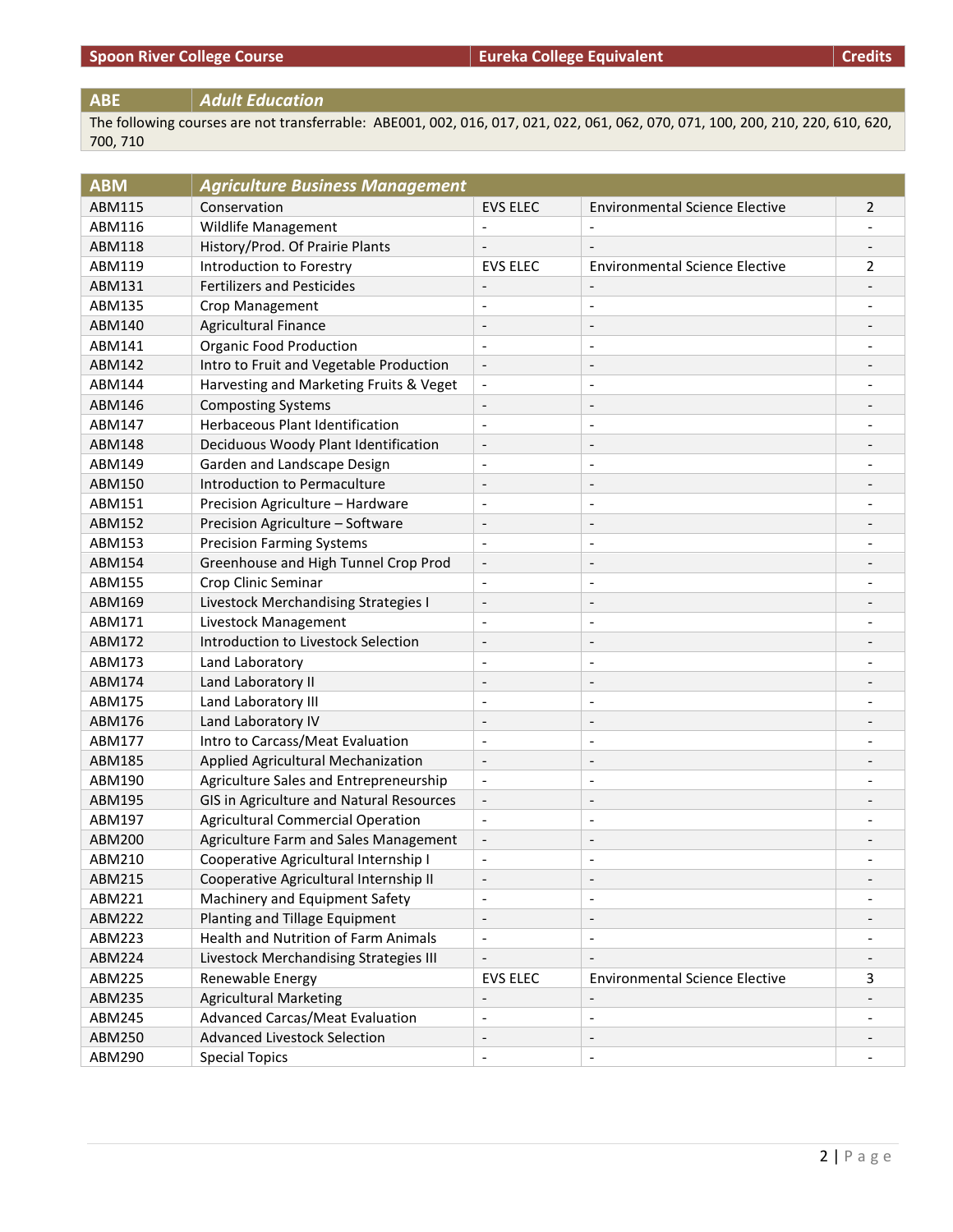| Credits |  |  |
|---------|--|--|
|         |  |  |

| AG    | <b>Agriculture</b>                        |                          |                                          |               |
|-------|-------------------------------------------|--------------------------|------------------------------------------|---------------|
| AG100 | Intro to Agricu Economics & Agri-Business | <b>ECO ELEC</b>          | <b>Economics Elective</b>                | 3             |
| AG101 | Intro to Agricultural Mechanization       | $\overline{\phantom{a}}$ |                                          |               |
| AG102 | Introduction to Crop Science              | <b>BIO ELEC</b>          | Biology Elective (Does not fill          | 3             |
|       |                                           |                          | laboratory science requirement)          |               |
| AG103 | Introduction to Soil Science              | PHS ELEC                 | Physical Science Elective (Does not fill | 3             |
|       |                                           |                          | laboratory science requirement)          |               |
| AG104 | Introduction to Animal Science            | <b>BIO ELEC</b>          | Biology Elective (Does not fill          | 3             |
|       |                                           |                          | laboratory science requirement)          |               |
| AG105 | Intro to Horticultural Science            | $\overline{\phantom{0}}$ |                                          |               |
| AG106 | Intro Microcomputer Skills in Agriculture | $\overline{\phantom{0}}$ | $\overline{\phantom{0}}$                 |               |
| AG107 | Emerging Issues Ag & Natural Resources    | <b>EVS ELEC</b>          | <b>Environmental Science Elective</b>    | $\mathcal{P}$ |
| AG290 | <b>Special Topics</b>                     |                          | Topics courses are evaluated on a        | $0 - 5$       |
|       |                                           |                          | case-by-case basis.                      |               |

| <b>AH</b> | <b>Allied Health</b>                                                                                                           |          |                                                                       |  |
|-----------|--------------------------------------------------------------------------------------------------------------------------------|----------|-----------------------------------------------------------------------|--|
| 290       | The following courses are not transferrable: AH100, 105, 116, 120, 125, 126, 132, 135, 137, 140, 150, 151, 155, 211, 240, 250, |          |                                                                       |  |
| AH145     | Ethics/Legalities in Healthcare                                                                                                | PHI ELEC | Philosophy Elective (Does not fill<br>PHI/REL general ed requirement) |  |

| <b>ART</b>    | <b>Art</b>                              |                          |                                   |         |
|---------------|-----------------------------------------|--------------------------|-----------------------------------|---------|
| <b>ART101</b> | Two Dimensional Design                  | ART106                   | Design Fundamentals               | 3       |
| ART102        | Three Dimensional Design                | ART212                   | Sculpture and Mixed Media         | 3       |
| <b>ART110</b> | Foundations of Electronic Design        | <b>ART ELEC</b>          | <b>Art Elective</b>               | 3       |
| ART111        | Drawing I                               | ART110                   | <b>Drawing Fundamentals</b>       | 3       |
| <b>ART120</b> | Introduction to Art                     | <b>ART ELEC</b>          | <b>Art Elective</b>               | 3       |
| <b>ART122</b> | Survey of Art I                         | <b>ART ELEC</b>          | Art Elective                      | 3       |
| <b>ART123</b> | Survey of Art II                        | <b>ART ELEC</b>          | <b>Art Elective</b>               | 3       |
| <b>ART200</b> | <b>Project Management</b>               | <b>ART ELEC</b>          | <b>Art Elective</b>               | 3       |
| <b>ART206</b> | <b>Computer Illustration</b>            | <b>ART ELEC</b>          | <b>Art Elective</b>               | 3       |
| ART212        | Life Drawing                            | ART210                   | <b>Figure Drawing</b>             | 3       |
| ART213        | Drawing II                              | <b>ART ELEC</b>          | <b>Art Elective</b>               | 3       |
| ART214        | Digital Imagery                         | <b>ART206</b>            | Introduction to Graphic Design    | 3       |
| <b>ART224</b> | History of 20 <sup>th</sup> Century Art | <b>ART ELEC</b>          | <b>Art Elective</b>               | 3       |
| <b>ART225</b> | Internship                              | $\overline{\phantom{a}}$ |                                   |         |
| <b>ART250</b> | Sculpture I                             | ART212                   | Sculpture and Mixed Media         | 3       |
| <b>ART260</b> | Aqueous Media I                         | <b>ART ELEC</b>          | <b>Art Elective</b>               | 3       |
| <b>ART265</b> | Ceramics I                              | ART260                   | <b>Ceramics Fundamentals</b>      | 3       |
| <b>ART270</b> | Painting I                              | ART111                   | <b>Painting Fundamentals</b>      | 3       |
| <b>ART275</b> | Painting II                             | ART211                   | Painting for Artists              | 3       |
| <b>ART280</b> | Photography I                           | <b>ART245</b>            | Digital Photography Fund          | 3       |
| <b>ART285</b> | Photography II                          | <b>ART ELEC</b>          | <b>Art Elective</b>               | 3       |
| <b>ART290</b> | <b>Special Topics</b>                   |                          | Topics courses are evaluated on a | $0 - 5$ |
|               |                                         |                          | case-by-case basis.               |         |
| <b>ART295</b> | <b>Graduation Portfolio Seminar</b>     | <b>ART ELEC</b>          | <b>Art Elective</b>               | 1       |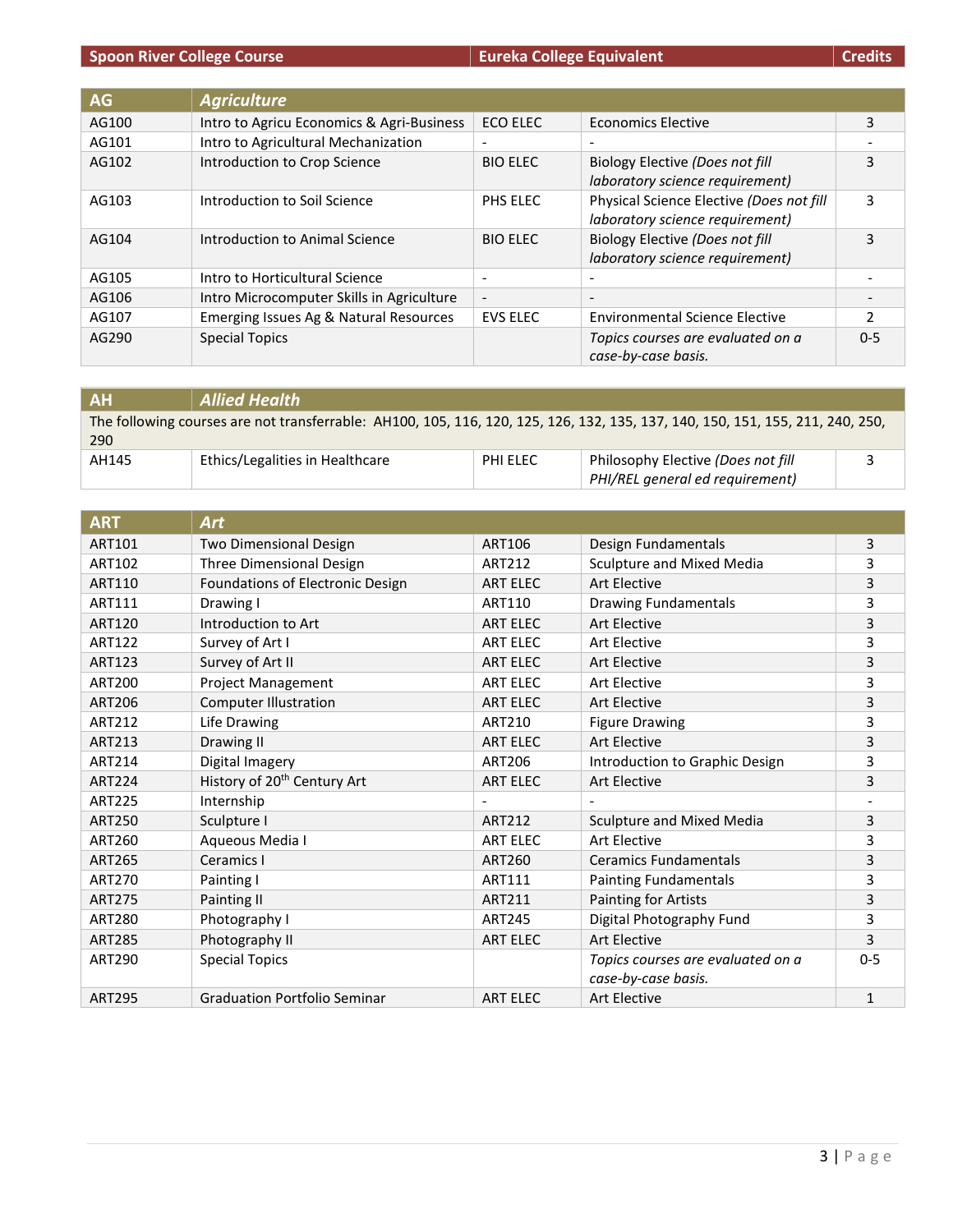| <b>BIO</b>    | <b>Biology</b>                  |                 |                                      |         |
|---------------|---------------------------------|-----------------|--------------------------------------|---------|
| <b>BIO102</b> | General Botany                  | <b>BIO ELEC</b> | Biology Elective w/ Lab              | 4       |
|               |                                 |                 | [BIO majors may elect out of BIO141] |         |
| <b>BIO103</b> | <b>General Zoology</b>          | <b>BIO ELEC</b> | Biology Elective w/ Lab              | 4       |
|               |                                 |                 | [BIO majors may elect out of BIO142] |         |
| <b>BIO105</b> | Principles of Biology I         | <b>BIO141W</b>  | Principles of Biology I              | 4       |
| <b>BIO106</b> | Principles of Biology II        | <b>BIO142</b>   | Principles of Biology II             | 4       |
| <b>BIO111</b> | Anatomy/Physiology Fundamentals | <b>BIO ELEC</b> | Biology Elective w/ Lab              | 4       |
| <b>BIO117</b> | Evolution                       | <b>BIO ELEC</b> | Biology Elective (No Lab)            | 3       |
| <b>BIO128</b> | <b>Plants and Society</b>       | <b>BIO ELEC</b> | Biology Elective (No Lab)            | 3       |
| <b>BIO140</b> | Intro to Environmental Science  | <b>BIO ELEC</b> | Biology Elective (No Lab)            | 3       |
| <b>BIO145</b> | Microbes and Society            | <b>BIO ELEC</b> | Biology Elective (No Lab)            | 3       |
| <b>BIO150</b> | Human Biology (without Lab)     | <b>BIO ELEC</b> | Biology Elective (No Lab)            | 3       |
| <b>BIO155</b> | Human Biology (with Lab)        | <b>BIO ELEC</b> | Biology Elective w/ Lab              | 4       |
| <b>BIO200</b> | Anatomy and Physiology I        | BIO163          | Human Anatomy and Physiology I       | 4       |
| <b>BIO201</b> | Anatomy and Physiology II       | <b>BIO264</b>   | Human Anatomy and Physiology II      | 4       |
| <b>BIO206</b> | Principles of Microbiology      | <b>BIO320</b>   | Microbiology                         | 4       |
| <b>BIO290</b> | <b>Special Topics</b>           | <b>BIO ELEC</b> | <b>Biology Elective</b>              | $1 - 5$ |

| <b>BUS</b>    | <b>Business</b>                        |                          |                                |         |
|---------------|----------------------------------------|--------------------------|--------------------------------|---------|
| <b>BUS100</b> | Introduction to Business               | <b>BUS ELEC</b>          | <b>Business Elective</b>       | 3       |
| <b>BUS104</b> | Introduction to International Business | <b>BUS ELEC</b>          | <b>Business Elective</b>       | 3       |
| <b>BUS105</b> | <b>Business Communications</b>         | COM ELEC                 | <b>Communications Elective</b> | 3       |
| <b>BUS110</b> | <b>Business Mathematics</b>            | $\overline{\phantom{a}}$ |                                |         |
| <b>BUS151</b> | <b>Accounting Principles - Finance</b> | ACC111                   | Principles of Accounting I     | 3       |
| <b>BUS152</b> | Accounting Principles - Managerial     | ACC112                   | Principles of Accounting II    | 3       |
| <b>BUS160</b> | Principles of Management               | <b>BUA220</b>            | Management                     | 3       |
| <b>BUS165</b> | Human Resource Management              | <b>BUA ELEC</b>          | <b>Business Elective</b>       | 3       |
| <b>BUS170</b> | <b>Principles of Marketing</b>         | <b>BUA230</b>            | Marketing                      | 3       |
| <b>BUS180</b> | <b>Essentials of Finance</b>           | <b>BUA ELEC</b>          | <b>Business Elective</b>       | 3       |
| <b>BUS221</b> | Legal Environment of Business          | <b>BUA ELEC</b>          | <b>Business Elective</b>       | 3       |
| <b>BUS232</b> | <b>Cost Accounting</b>                 | ACC302                   | <b>Cost Accounting</b>         | 3       |
| <b>BUS250</b> | Principles of Micro-Economics          | ECO112                   | Principles of Microeconomics   | 3       |
| <b>BUS251</b> | Principles of Macro-Economics          | ECO111                   | Principles of Macroeconomics   | 3       |
| <b>BUS290</b> | <b>Special Topics</b>                  | <b>BUS ELEC</b>          | <b>Business Elective</b>       | $1 - 5$ |

**CDT** *Commercial Driver Training*

The following courses are not transferrable: CDT100, 102, 104, 200, 210, 222

| <b>CHD</b>    | <b>Child Development</b>                 |                          |                          |  |
|---------------|------------------------------------------|--------------------------|--------------------------|--|
| <b>CHD101</b> | Infant Toddler Development               | $\overline{\phantom{0}}$ |                          |  |
| <b>CHD102</b> | Preschool Child Development              | $\overline{\phantom{a}}$ | $\overline{\phantom{a}}$ |  |
| <b>CHD103</b> | Behavior Management & Guidance           | $\overline{\phantom{a}}$ | $\overline{\phantom{0}}$ |  |
| <b>CHD104</b> | School Age Child Development             | $\overline{\phantom{a}}$ | $\overline{\phantom{0}}$ |  |
| <b>CHD109</b> | Field Experience / Early Childhood Devel | $\overline{\phantom{a}}$ |                          |  |
| CHD110        | <b>Child Care Professional</b>           |                          |                          |  |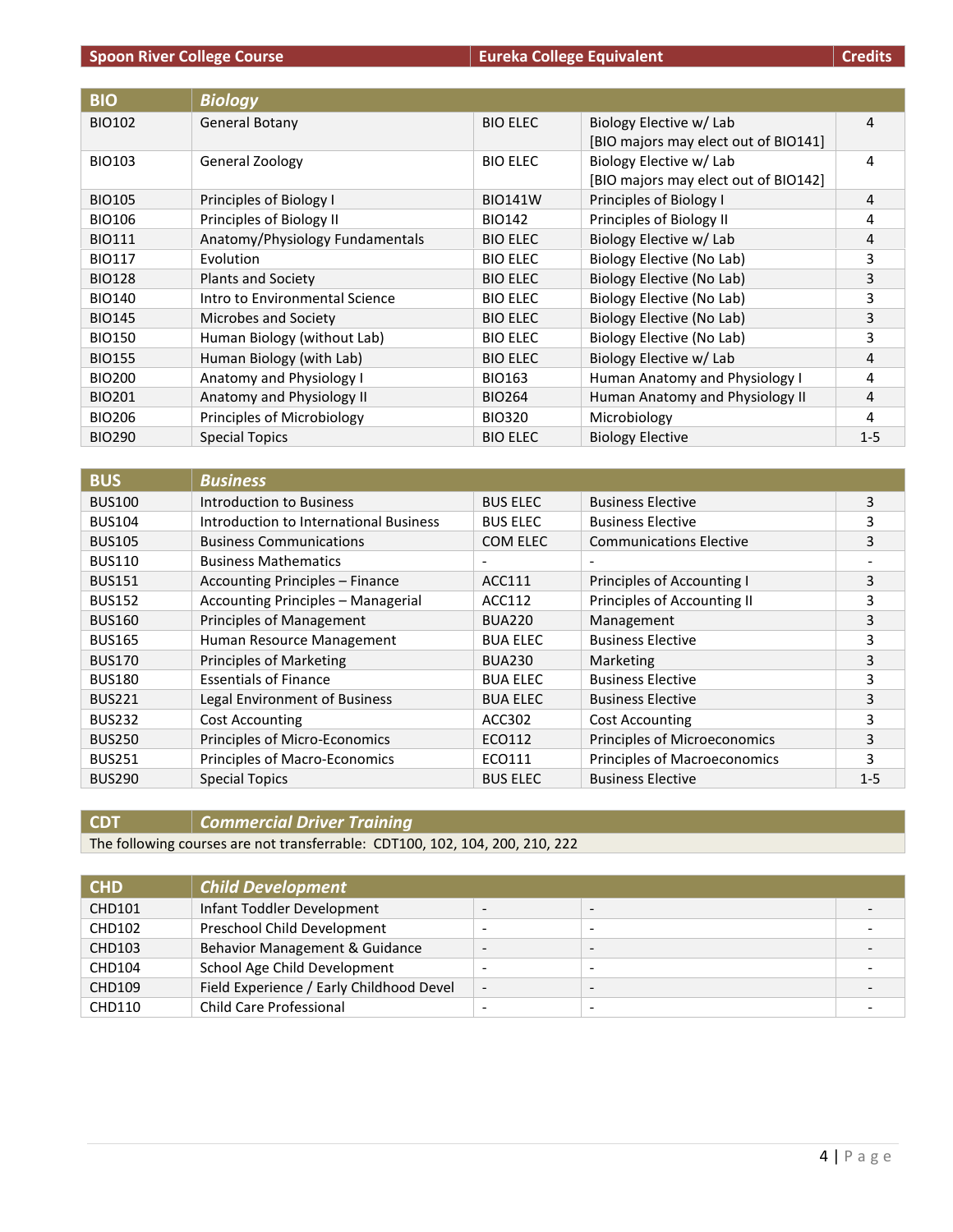| Spoon River College Course | Eureka College Equivalent | Credits |
|----------------------------|---------------------------|---------|
|----------------------------|---------------------------|---------|

| CHE.          | <b>Chemistry</b>                |                 |                             |         |
|---------------|---------------------------------|-----------------|-----------------------------|---------|
| <b>CHE105</b> | Chemistry and Society           | <b>CHM ELEC</b> | Chemistry Elective w/ Lab   | 4       |
| CHE160        | General Organic BioChemistry I  | CHM ELEC        | Chemistry Elective w/ Lab   | 4       |
| <b>CHE161</b> | General Organic BioChemistry II | <b>CHM ELEC</b> | Chemistry Elective w/ Lab   | 4       |
| <b>CHE170</b> | College Chemistry I             | CHM131          | <b>General Chemistry I</b>  | 5       |
| <b>CHE180</b> | College Chemistry II            | <b>CHM132</b>   | <b>General Chemistry II</b> | 5       |
| CHE206        | Organic Chemistry I             | CHM220          | <b>Organic Chemistry I</b>  | 5       |
| <b>CHE207</b> | <b>Organic Chemistry II</b>     | <b>CHM221</b>   | <b>Organic Chemistry II</b> | 5       |
| <b>CHE290</b> | <b>Special Topics</b>           | CHM ELEC        | <b>Chemistry Elective</b>   | $1 - 5$ |

| <b>CIS</b>    | <b>Computer Information Systems</b>     |                          |                                                          |         |
|---------------|-----------------------------------------|--------------------------|----------------------------------------------------------|---------|
| <b>CIS107</b> | Introduction to Operating Systems       | $\overline{\phantom{0}}$ |                                                          |         |
| <b>CIS108</b> | Introduction to Computing               | CSC ELEC                 | <b>Computer Science Elective</b>                         | 3       |
| <b>CIS109</b> | Introduction to Programming             | CSC135                   | Computer Science I                                       | 3       |
| CIS136        | <b>Networking Essentials</b>            | $\overline{\phantom{a}}$ |                                                          |         |
| <b>CIS150</b> | <b>Fundamentals of Networking</b>       | $\overline{\phantom{a}}$ | $\overline{\phantom{a}}$                                 |         |
| <b>CIS155</b> | Introduction to 3D Printing             | $\overline{\phantom{a}}$ | $\overline{\phantom{0}}$                                 |         |
| CIS160        | <b>Computer Hardware Concepts</b>       | $\overline{\phantom{a}}$ | $\qquad \qquad \blacksquare$                             |         |
| <b>CIS205</b> | CIS Internship                          | $\overline{\phantom{a}}$ | $\overline{\phantom{a}}$                                 |         |
| <b>CIS208</b> | <b>Network Security Concepts</b>        | $\overline{\phantom{a}}$ | $\overline{\phantom{0}}$                                 |         |
| <b>CIS209</b> | <b>Windows Server Operating Systems</b> | $\overline{\phantom{a}}$ | $\overline{a}$                                           |         |
| <b>CIS211</b> | <b>Cyber Security</b>                   | $\overline{\phantom{a}}$ |                                                          |         |
| <b>CIS222</b> | <b>Computer Forensics</b>               | CJS ELEC                 | <b>Criminal Justice Elective</b>                         | 3       |
| <b>CIS245</b> | Computer Info Systems Project           | $\overline{\phantom{a}}$ |                                                          |         |
| <b>CIS290</b> | <b>Special Topics</b>                   |                          | Topics courses are evaluated on a<br>case-by-case basis. | $0 - 5$ |

| C     | <b>Criminal Justice</b>          |                          |                                                          |         |
|-------|----------------------------------|--------------------------|----------------------------------------------------------|---------|
| CJ101 | Survey of Criminal Justice       | CJS101                   | Introduction to Criminal Justice                         | 3       |
| CJ102 | Survey of Criminal Investigation | CJS225                   | Criminal Investigation                                   |         |
| CJ103 | <b>Survey of Criminalistics</b>  | CJS ELEC                 | <b>Criminal Justice Elective</b>                         | 3       |
| CJ104 | Security Administration I        | $\overline{\phantom{a}}$ |                                                          |         |
| CJ105 | Security Administration II       | $\overline{\phantom{a}}$ |                                                          |         |
| CJ107 | Introduction to Corrections      | CJS215                   | Corrections                                              | 3       |
| CJ200 | Introduction to Criminology      | SOC ELEC                 | Sociology Elective                                       | 3       |
| CJ201 | Juvenile Justice                 | <b>CJS210W</b>           | Juvenile Justice and Delinquency                         | 3       |
| CJ204 | Criminal Law                     | CJS ELEC                 | <b>Criminal Justice Elective</b>                         | 3       |
| CJ290 | <b>Special Topics</b>            |                          | Topics courses are evaluated on a<br>case-by-case basis. | $0 - 5$ |

| <b>COM</b>        | <b>Communication</b>                   |          |                                  |         |
|-------------------|----------------------------------------|----------|----------------------------------|---------|
| COM103            | <b>Speech Communication</b>            | COM110   | Introduction to Public Speaking  | 3       |
| COM104            | Introduction to Human Communication    | COM ELEC | <b>Communication Elective</b>    |         |
| COM110            | Interpersonal Communication            | COM215   | <b>Human Communication</b>       | 3       |
| $COM150^{[Disc]}$ | Communication for Effective Leadership | COM ELEC | <b>Communications Elective</b>   | 3       |
| COM210            | <b>Small Group Communication</b>       | COM210   | <b>Small Group Communication</b> | 3       |
| COM260            | <b>Persuasive Communication</b>        | COM ELEC | <b>Communications Elective</b>   | 3       |
| COM290            | <b>Special Topics</b>                  | COM ELEC | <b>Communications Elective</b>   | $1 - 5$ |

| <b>CSC</b> | ll Computer Science l                     |                 |                                         |  |
|------------|-------------------------------------------|-----------------|-----------------------------------------|--|
| CSC101     | <b>Computer Applications for Business</b> | <b>BUA ELEC</b> | <b>Business Administration Elective</b> |  |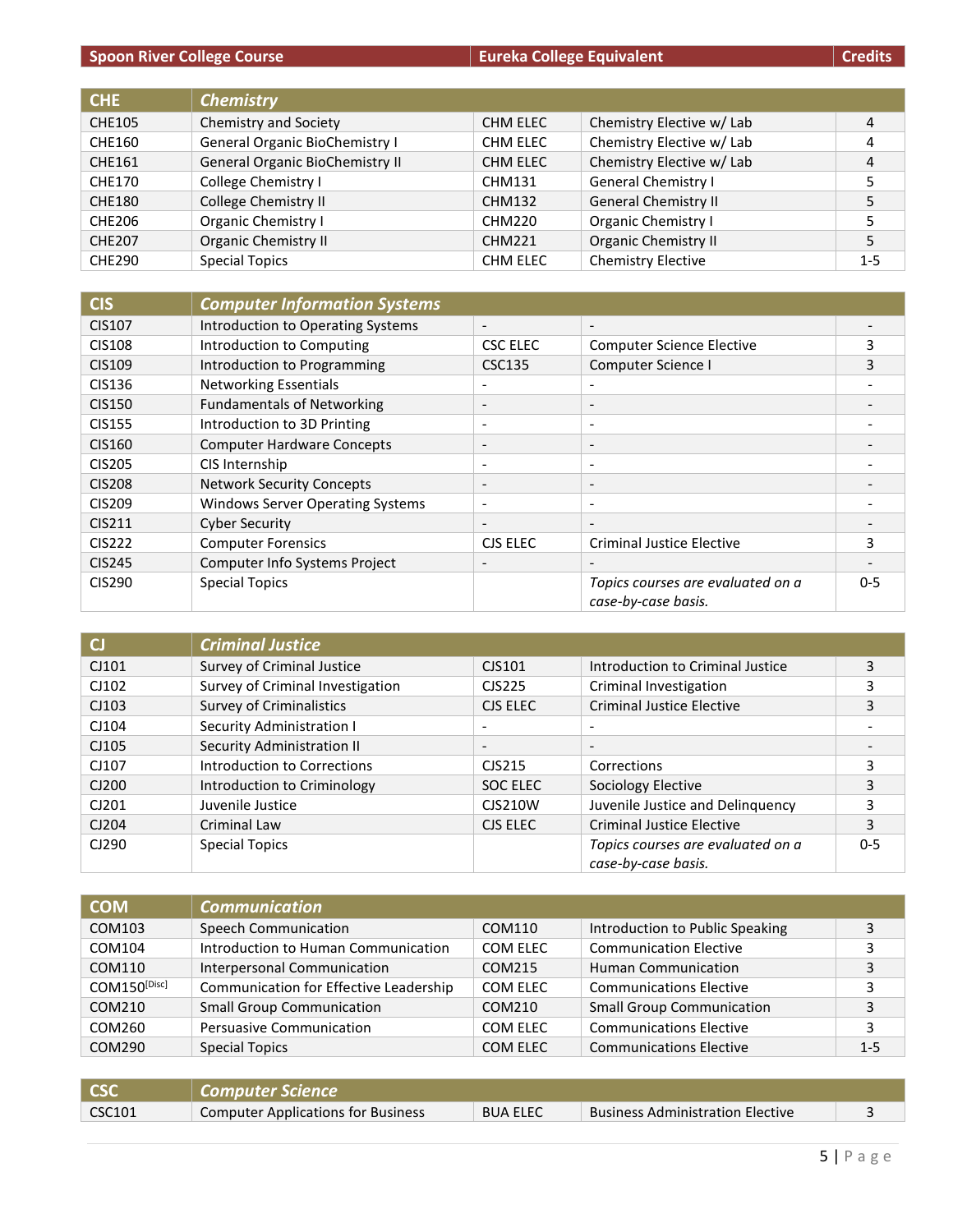# **Spoon River College Course Eureta College** Equivalent

|  | <b>Credits</b> |
|--|----------------|
|  |                |
|  |                |

| <b>CUL</b>    | <b>Culinary Management</b>               |                          |                          |  |
|---------------|------------------------------------------|--------------------------|--------------------------|--|
| <b>CUL150</b> | Intro to Food Service, Prep Methods, & P |                          | $\overline{\phantom{0}}$ |  |
| <b>CUL151</b> | Baking I                                 |                          | -                        |  |
| <b>CUL152</b> | Meat, Poultry, Fish, & Food Presentation | $\overline{\phantom{a}}$ | $\overline{\phantom{0}}$ |  |
| <b>CUL153</b> | Stocks, Soups, and Sauce Preparation     | -                        | $\overline{\phantom{0}}$ |  |

| <b>DRM</b>    | Drama                         |               |                                   |         |
|---------------|-------------------------------|---------------|-----------------------------------|---------|
| <b>DRM110</b> | Theatre Appreciation          | THA110        | Intro to Theatre Arts and Drama   | 3       |
| <b>DRM136</b> | <b>Technical Theatre Arts</b> | THA ELEC      | Theatre Arts Elective             | 3       |
| <b>DRM137</b> | <b>Fundamentals of Acting</b> | <b>THA130</b> | Acting I - Introduction to Acting | 3       |
| <b>DRM151</b> | Introduction to Drama         | THA ELEC      | Theatre Arts Elective             | 3       |
| <b>DRM160</b> | Oral Interpretation           | THA ELEC      | Theatre Arts Elective             | 3       |
| <b>DRM237</b> | Acting II                     | THA ELEC      | Theatre Arts Elective             | 3       |
| <b>DRM250</b> | <b>Theatre Practicum</b>      | <b>THA100</b> | <b>Theatre Production</b>         | $1 - 3$ |
| <b>DRM290</b> | <b>Special Topics</b>         | THA ELEC      | <b>Theatre Elective</b>           | $1 - 5$ |

| 215, 220, 225, 230, 235, 240, 245, 250, 290 |                 |                                     |                                                                                                                                 |  |
|---------------------------------------------|-----------------|-------------------------------------|---------------------------------------------------------------------------------------------------------------------------------|--|
| U.S. Railroad History                       | <b>HIS ELEC</b> | <b>History Elective</b>             |                                                                                                                                 |  |
|                                             |                 | Diesel and Power Systems Technology | The following courses are not transferrable: DTT101, 102, 104, 105, 107, 108, 109, 125, 130, 140, 144, 145, 150, 154, 201, 203, |  |

| <b>ED</b> | Education                                |                          |                                          |         |
|-----------|------------------------------------------|--------------------------|------------------------------------------|---------|
| ED121     | Introduction to Child Care               | $\overline{\phantom{a}}$ | $\overline{\phantom{a}}$                 |         |
| ED122     | Creative Activities for Children         | $\overline{\phantom{a}}$ | $\overline{\phantom{a}}$                 |         |
| ED123     | Health & Nutrition for the Young Child   | <b>HED ELEC</b>          | <b>Health Education Elective</b>         | 3       |
| ED201     | Introduction to Education                | <b>EDU185</b>            | <b>Foundations of American Education</b> | 3       |
| ED205     | Students with Disabilities in Schools    | <b>EDU229</b>            | <b>Educating the Exceptional Child</b>   | 3       |
| ED206     | <b>Educational Psychology</b>            | EDU227W                  | <b>Educational Psychology</b>            | 3       |
| ED210     | Human Development                        | <b>PSY205</b>            | Psychology of Child. through Adol.       | 3       |
| ED211     | <b>Technology for Teachers</b>           | <b>EDU ELEC</b>          | <b>Education Elective</b>                | 3       |
| ED215     | Introduction to Early Childhood Educat'n | <b>EDU ELEC</b>          | <b>Education Elective</b>                | 3       |
| ED225     | Parent and Community Involvement         | <b>EDU ELEC</b>          | <b>Education Elective</b>                | 3       |
| ED226     | Organization in Mgt of Preschool Centers | $\overline{\phantom{a}}$ |                                          |         |
| ED227     | Field Experiences in Early Child Educ    |                          | Field experiences will be evaluated by   | $0 - 2$ |
|           |                                          |                          | the Director of Teacher Education        |         |
|           |                                          |                          | based on placement, duration, etc.       |         |
| ED228     | Language Arts for the Young Child        |                          |                                          |         |
| ED230     | Diversity in Schools and Society         | <b>EDU185</b>            | <b>Foundations of American Education</b> | 3       |
| ED235     | Children's Literature                    | EDU230                   | Children's Literature                    | 3       |

| <b>ENG</b>    | <b>English</b>                        |                          |                                |   |
|---------------|---------------------------------------|--------------------------|--------------------------------|---|
| <b>ENG090</b> | <b>Basic Writing</b>                  | $\overline{\phantom{a}}$ | $\overline{\phantom{0}}$       |   |
| <b>ENG091</b> | Developmental Writing                 | $\overline{\phantom{a}}$ | $\overline{\phantom{a}}$       |   |
| <b>ENG099</b> | <b>Composition I Companion</b>        | $\overline{\phantom{0}}$ | $\overline{\phantom{0}}$       |   |
| <b>ENG101</b> | Composition I                         | ENG103W                  | Academic Writing and Research  | 3 |
| <b>ENG102</b> | Composition II                        | <b>ENG ELEC</b>          | <b>English Elective</b>        | 3 |
| <b>ENG105</b> | <b>Essentials of English</b>          | $\overline{\phantom{a}}$ |                                |   |
| <b>ENG132</b> | Introduction to Mass Media            | COM230                   | Mass Media                     | 3 |
| <b>ENG140</b> | Introduction to Literature            | LIT ELEC                 | Literature Elective            | 3 |
| <b>ENG141</b> | Introduction to Visual Communications | COM ELEC                 | <b>Communications Elective</b> | 3 |
| <b>ENG150</b> | Introduction to Poetry                | LIT ELEC                 | Literature Elective            | 3 |
| <b>ENG152</b> | Introduction to Fiction               | LIT ELEC                 | Literature Elective            |   |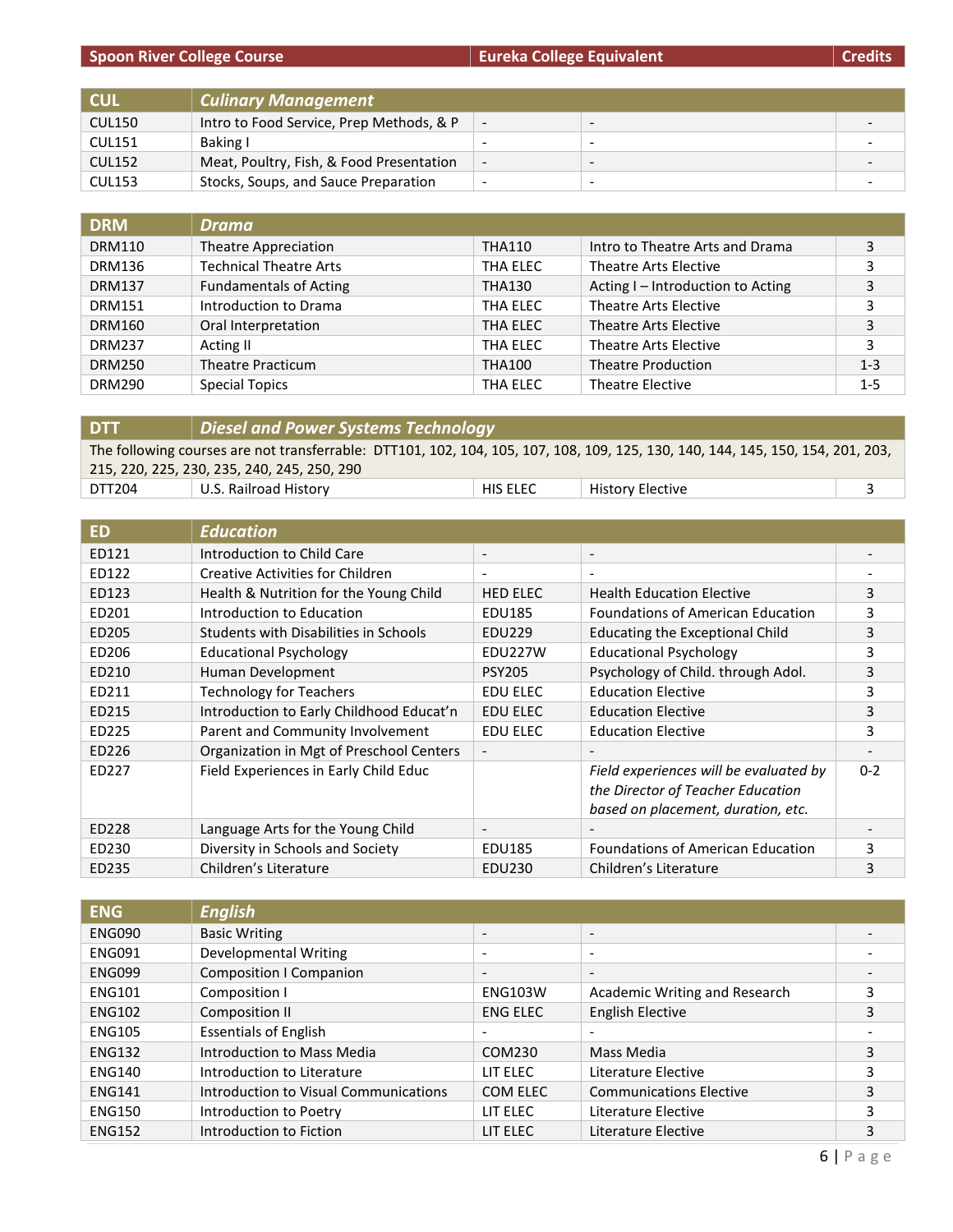| <b>Spoon River College Course</b> |                               | <b>Eureka College Equivalent</b> |                                     | <b>Credits</b> |
|-----------------------------------|-------------------------------|----------------------------------|-------------------------------------|----------------|
|                                   |                               |                                  |                                     |                |
| <b>ENG170</b>                     | Introduction to Film          | THA ELEC                         | Theatre Arts Elective               | 3              |
| <b>ENG213</b>                     | American Literature           | <b>ENG212</b>                    | Literatures in English II           | 3              |
| <b>ENG214</b>                     | American Literature           | <b>ENG213</b>                    | Literatures in English III          | 3              |
| <b>ENG216</b>                     | Literature of the African Exp | LIT ELEC                         | Literature Elective                 | 3              |
| <b>ENG225</b>                     | English Literature            | <b>ENG211</b>                    | Literatures in English I            | 3              |
| <b>ENG226</b>                     | English Literature            | <b>ENG212</b>                    | May be assigned to ENg212 or 213 if | 3              |
|                                   |                               | or ENG213                        | ENG213 and/or 214 were not taken    |                |
|                                   |                               | or LIT ELEC                      | at SRC. Otherwise, Literature Elect |                |
| <b>ENG231</b>                     | News Writing I                | <b>ENG265W</b>                   | Writing for the Mass Media          | 3              |
| <b>ENG251</b>                     | The American Novel            | LIT ELEC                         | Literature Elective                 | 3              |
| <b>ENG255</b>                     | The American Short Story      | LIT ELEC                         | Literature Elective                 | 3              |
| <b>ENG260</b>                     | <b>Creative Writing</b>       | <b>ENG262</b>                    | <b>Creative Writing: Fictin</b>     | 3              |
| <b>ENG290</b>                     | <b>Special Topics</b>         |                                  | Topics courses are evaluated on a   | $1 - 5$        |
|                                   |                               |                                  | case-by-case basis.                 |                |

|              | l Fire Science   |                                                                                                                                                                                               |                          |  |
|--------------|------------------|-----------------------------------------------------------------------------------------------------------------------------------------------------------------------------------------------|--------------------------|--|
| <b>FS134</b> | <b>EMT Basic</b> | $\hskip1.6pt\hskip1.6pt\hskip1.6pt\hskip1.6pt\hskip1.6pt\hskip1.6pt\hskip1.6pt\hskip1.6pt\hskip1.6pt\hskip1.6pt\hskip1.6pt\hskip1.6pt\hskip1.6pt\hskip1.6pt\hskip1.6pt\hskip1.6pt\hskip1.6pt$ | $\overline{\phantom{a}}$ |  |

| <b>GDN</b> | <b>Graphic Design I</b>  |          |                                   |         |
|------------|--------------------------|----------|-----------------------------------|---------|
| GDN205     | Graphic Design I         | ART206   | Introduction to Graphic Design    |         |
| GDN210     | <b>Graphic Design II</b> | ART ELEC | Art Elective                      |         |
| GDN290     | <b>Special Topics</b>    |          | Topics courses are evaluated on a | $0 - 5$ |
|            |                          |          | case-by-case basis.               |         |

| <b>GEO</b> | <b>Geography</b>            |                          |                                                          |         |
|------------|-----------------------------|--------------------------|----------------------------------------------------------|---------|
| GEO100     | Human Geography             | GEO110                   | <b>Cultural Geography</b>                                | 3       |
| GEO110     | Introduction to Cartography | <b>GEO ELEC</b>          | Geography Elective                                       | 3       |
| GEO200     | World Regional Geography    | GEO105                   | World Geography                                          | 3       |
| GEO210     | Introduction to GIS         | $\overline{\phantom{0}}$ | $\overline{\phantom{0}}$                                 | -       |
| GEO211     | <b>GIS Analysis</b>         | $\overline{\phantom{a}}$ | $\overline{\phantom{a}}$                                 | -       |
| GEO290     | <b>Special Topics</b>       |                          | Topics courses are evaluated on a<br>case-by-case basis. | $0 - 5$ |

| <b>GT</b> | General Technology          |                          |                          |  |
|-----------|-----------------------------|--------------------------|--------------------------|--|
| GT102     | Introduction to Drafting    | $\overline{\phantom{0}}$ | $\overline{\phantom{a}}$ |  |
| GT103     | <b>Engineering Graphics</b> | $\overline{\phantom{0}}$ | $\overline{\phantom{0}}$ |  |
| GT150     | <b>Applied Mathematics</b>  | $\overline{\phantom{a}}$ | $\overline{\phantom{a}}$ |  |
| GT155     | <b>Electronics Math</b>     | $\overline{\phantom{0}}$ | $\overline{\phantom{a}}$ |  |
| GT162     | <b>Communication Skills</b> | $\overline{\phantom{0}}$ | $\overline{\phantom{a}}$ |  |
| GT180     | <b>Electronics Physics</b>  | $\overline{\phantom{a}}$ | $\overline{\phantom{0}}$ |  |
| GT235     | Problem Solving Techniques  | <b>ELEC</b>              | Elective                 |  |

| <b>HIS</b>    | <b>History</b>                      |               |                                    |         |
|---------------|-------------------------------------|---------------|------------------------------------|---------|
| <b>HIS151</b> | History of the Middle East          | HIS ELEC      | <b>History Elective</b>            | 3       |
| <b>HIS160</b> | Development of Western Civilization | <b>HIS113</b> | Survey of European History to 1660 | 3       |
| <b>HIS161</b> | Development of Western Civilization | <b>HIS114</b> | Survey of European Hist Since 1660 | 3       |
| <b>HIS204</b> | U.S. Military History               | HIS ELEC      | <b>History Elective</b>            | 3       |
| <b>HIS260</b> | American History To 1865            | <b>HIS250</b> | History of the U.S. to 1865        | 3       |
| <b>HIS261</b> | American History 1865 to Present    | <b>HIS251</b> | History of the U.S. Since 1865     | 3       |
| <b>HIS290</b> | <b>Special Topics</b>               | HIS ELEC      | <b>History Elective</b>            | $1 - 5$ |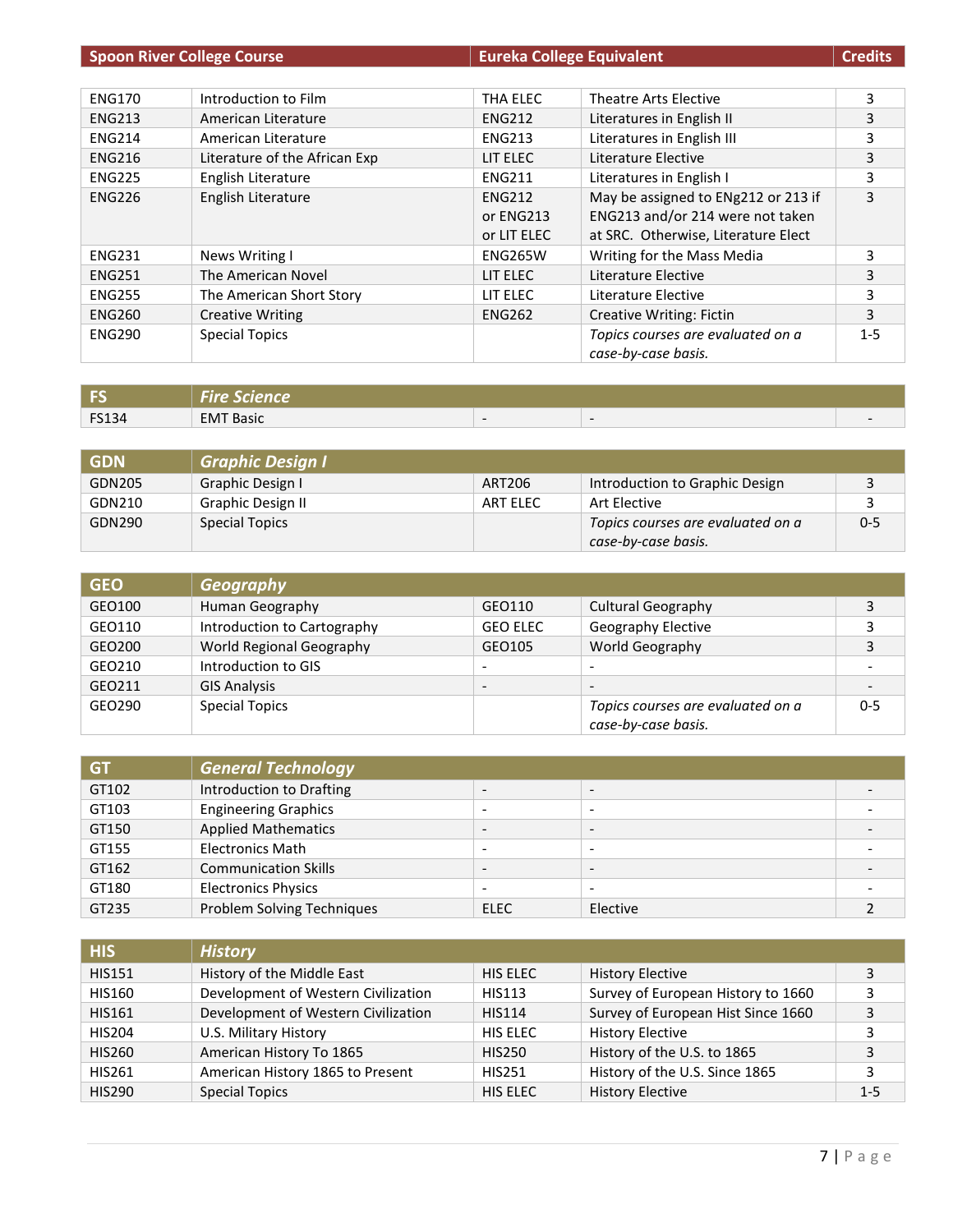# **Spoon River College Course Eureta College** Equivalent

|  | <b>Credits</b> |
|--|----------------|
|  |                |
|  |                |

| <b>HS</b>    | <b>Health Science</b>           |                          |                                       |         |
|--------------|---------------------------------|--------------------------|---------------------------------------|---------|
| <b>HS101</b> | First Aid                       | <b>HED179</b>            | First Aid, CPR, and Injury Prevention |         |
| HS103        | Personal/Physical/Mental Health | <b>HED170</b>            | <b>Wellness</b>                       | 3       |
| <b>HS104</b> | Human Sexuality                 | <b>HED ELEC</b>          | <b>Health Education Elective</b>      | 3       |
| <b>HS106</b> | Nutrition                       | <b>HED284</b>            | Nutrition                             | 3       |
| <b>HS108</b> | Lifelong Nutrition              | <b>HED ELEC</b>          | <b>Health Education Elective</b>      |         |
| <b>HS109</b> | Drugs and Addictions            | <b>HED274</b>            | Drug Education                        | 3       |
| <b>HS110</b> | Safety and the Workplace        | $\overline{\phantom{a}}$ | $\overline{\phantom{a}}$              |         |
| HS111        | Understanding Death and Dying   | SOC ELEC                 | Sociology Elective                    | 3       |
| <b>HS290</b> | <b>Special Topics</b>           |                          | Topics courses are evaluated on a     | $1 - 5$ |
|              |                                 |                          | case-by-case basis.                   |         |

| <b>HUM</b>    | <b>Humanities</b>              |        |                                   |         |
|---------------|--------------------------------|--------|-----------------------------------|---------|
| <b>HUM100</b> | Leadership Development Studies | LDR110 | Introduction to Leadership        |         |
| <b>HUM290</b> | Special Topics                 |        | Topics courses are evaluated on a | $0 - 5$ |
|               |                                |        | case-by-case basis.               |         |

|       | Liberal Arts                    |                                                                                                                                                                                                                                                                                                                                                               |                                                                                                                                                                                                                                                                                                                                                               |  |
|-------|---------------------------------|---------------------------------------------------------------------------------------------------------------------------------------------------------------------------------------------------------------------------------------------------------------------------------------------------------------------------------------------------------------|---------------------------------------------------------------------------------------------------------------------------------------------------------------------------------------------------------------------------------------------------------------------------------------------------------------------------------------------------------------|--|
| LA100 | Student Opportunity for Success | $\hskip1.6pt\hskip1.6pt\hskip1.6pt\hskip1.6pt\hskip1.6pt\hskip1.6pt\hskip1.6pt\hskip1.6pt\hskip1.6pt\hskip1.6pt\hskip1.6pt\hskip1.6pt\hskip1.6pt\hskip1.6pt\hskip1.6pt\hskip1.6pt\hskip1.6pt\hskip1.6pt\hskip1.6pt\hskip1.6pt\hskip1.6pt\hskip1.6pt\hskip1.6pt\hskip1.6pt\hskip1.6pt\hskip1.6pt\hskip1.6pt\hskip1.6pt\hskip1.6pt\hskip1.6pt\hskip1.6pt\hskip$ | $\hskip1.6pt\hskip1.6pt\hskip1.6pt\hskip1.6pt\hskip1.6pt\hskip1.6pt\hskip1.6pt\hskip1.6pt\hskip1.6pt\hskip1.6pt\hskip1.6pt\hskip1.6pt\hskip1.6pt\hskip1.6pt\hskip1.6pt\hskip1.6pt\hskip1.6pt\hskip1.6pt\hskip1.6pt\hskip1.6pt\hskip1.6pt\hskip1.6pt\hskip1.6pt\hskip1.6pt\hskip1.6pt\hskip1.6pt\hskip1.6pt\hskip1.6pt\hskip1.6pt\hskip1.6pt\hskip1.6pt\hskip$ |  |
| LA103 | College and Career Success      | <b>IDS ELEC</b>                                                                                                                                                                                                                                                                                                                                               | Interdisciplinary Studies Elective                                                                                                                                                                                                                                                                                                                            |  |

| <b>LGM</b> | <b>Logistics Management</b>          |                          |                                                                                                                                                                                                                                                                                                                                                               |  |
|------------|--------------------------------------|--------------------------|---------------------------------------------------------------------------------------------------------------------------------------------------------------------------------------------------------------------------------------------------------------------------------------------------------------------------------------------------------------|--|
| LGM100     | Introduction to Logistics Management | $\overline{\phantom{0}}$ | $\hskip1.6pt\hskip1.6pt\hskip1.6pt\hskip1.6pt\hskip1.6pt\hskip1.6pt\hskip1.6pt\hskip1.6pt\hskip1.6pt\hskip1.6pt\hskip1.6pt\hskip1.6pt\hskip1.6pt\hskip1.6pt\hskip1.6pt\hskip1.6pt\hskip1.6pt\hskip1.6pt\hskip1.6pt\hskip1.6pt\hskip1.6pt\hskip1.6pt\hskip1.6pt\hskip1.6pt\hskip1.6pt\hskip1.6pt\hskip1.6pt\hskip1.6pt\hskip1.6pt\hskip1.6pt\hskip1.6pt\hskip$ |  |
| LGM101     | Transportation                       | $\overline{\phantom{0}}$ | -                                                                                                                                                                                                                                                                                                                                                             |  |
| LGM102     | Supply Chain Management              | $\overline{\phantom{a}}$ | -                                                                                                                                                                                                                                                                                                                                                             |  |
| LGM180     | <b>Project Management</b>            | $\overline{\phantom{a}}$ | ۰                                                                                                                                                                                                                                                                                                                                                             |  |
| LGM210     | Logistics Internship                 | $\overline{\phantom{a}}$ |                                                                                                                                                                                                                                                                                                                                                               |  |

| <b>MAT</b>        | <b>Mathematics</b>                    |                          |                                       |         |
|-------------------|---------------------------------------|--------------------------|---------------------------------------|---------|
| <b>MAT011</b>     | Module-Based Devel Math w/ Geometry   | $\overline{\phantom{a}}$ | $\overline{\phantom{a}}$              |         |
| <b>MAT012</b>     | Developmental Math with Geometry      | $\overline{\phantom{a}}$ | $\overline{\phantom{a}}$              |         |
| <b>MAT015</b>     | Module-Based Beginning Algebra w/ Geo | $\overline{\phantom{a}}$ | $\overline{\phantom{a}}$              |         |
| <b>MAT016</b>     | Beginning Algebra with Geometry       | $\overline{\phantom{a}}$ | $\qquad \qquad \blacksquare$          |         |
| <b>MAT060</b>     | Module-Based Intermed Alg w/ Geom     | $\overline{\phantom{a}}$ | $\overline{\phantom{a}}$              |         |
| <b>MAT061</b>     | Intermediate Algebra with Geometry    | $\blacksquare$           | $\overline{\phantom{a}}$              |         |
| <b>MAT092</b>     | Special Topics or Techn in Devel Math | $\overline{\phantom{a}}$ | $\overline{\phantom{a}}$              |         |
| <b>MAT102</b>     | <b>General Education Mathematics</b>  | <b>MAT125</b>            | Mathematics for Life and Art          | 3       |
| MAT105[Disc]      | Principles of Elementary Math I       | <b>MED101</b>            | Math for Elementary Teachers I        | 3       |
| <b>MAT125</b>     | College Algebra                       | <b>MAT REQ</b>           | <b>Mathematics Requirement</b>        | 3       |
| <b>MAT126</b>     | <b>Plane Trigonometry</b>             | <b>MAT REQ</b>           | <b>Mathematics Requirement</b>        | 3       |
| $MAT131^{[Disc]}$ | <b>Finite Mathematics</b>             | <b>MAT161</b>            | Finite Math & Statistics for Business | 4       |
| <b>MAT132</b>     | <b>Statistics</b>                     | <b>MAT260</b>            | <b>Statistics</b>                     | 3       |
| <b>MAT133</b>     | <b>Business Calculus</b>              | <b>MAT162</b>            | Applied Functions & Calc for Business | 4       |
| <b>MAT151</b>     | Calculus / Analytic Geometry I        | <b>MAT171</b>            | Calculus with Analytic Geometry I     | 5       |
| <b>MAT152</b>     | Calculus / Analytic Geometry II       | <b>MAT271</b>            | Calculus with Analytic Geometry II    | 5       |
| MAT205[Disc]      | Principles of Elementary Math II      | <b>MED102</b>            | Math for Elementary Teachers II       | 3       |
| <b>MAT251</b>     | Calculus / Analytic Geometry III      | <b>MAT272</b>            | Calculus with Analytic Geometry III   | 3       |
| <b>MAT263</b>     | Linear Algebra                        | <b>MAT315</b>            | Linear Algebra                        | 3       |
| <b>MAT265</b>     | <b>Differential Equations</b>         | <b>MAT275</b>            | <b>Differential Equations</b>         | 3       |
| <b>MAT290</b>     | <b>Special Topics</b>                 | <b>MAT ELEC</b>          | <b>Mathematics Elective</b>           | $1 - 5$ |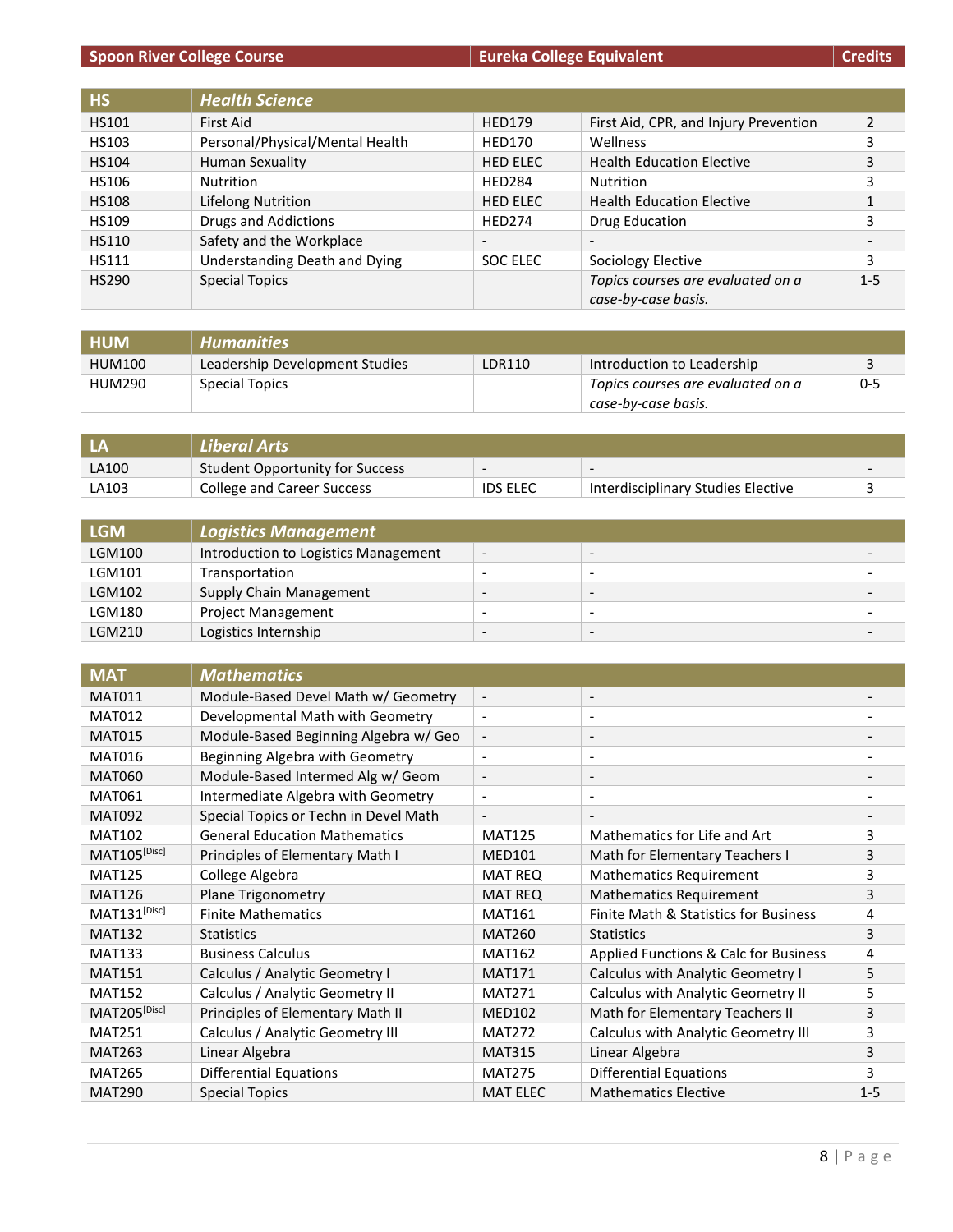## **MTO** *Machine Tool*

The following courses are not transferrable: MTO100, 102, 104, 106

| <b>MS</b> | <b>Military Science</b>          |                          |                     |                          |
|-----------|----------------------------------|--------------------------|---------------------|--------------------------|
| MS111     | Introduction to Military Science | $\overline{\phantom{a}}$ |                     | $\overline{\phantom{0}}$ |
| MS112     | Military Leadership              | LDR ELEC                 | Leadership Elective |                          |
| MS113     | Introduction to Military Science | $\overline{\phantom{a}}$ |                     | $\overline{\phantom{0}}$ |
| MS211     | Military Leadership II           | LDR ELEC                 | Leadership Elective | $\mathcal{D}$            |
| MS213     | <b>Basic Military Science</b>    | LDR ELEC                 | Leadership Elective | 4                        |
| MS214     | <b>Basic Military Science</b>    | LDR ELEC                 | Leadership Elective |                          |

| <b>MUS</b>    | <b>Music</b>                   |               |                                     |         |
|---------------|--------------------------------|---------------|-------------------------------------|---------|
| MUS102        | Introduction to American Music | <b>MUS150</b> | Music Cultures in the United States |         |
| <b>MUS111</b> | Music Appreciation             | MUS ELEC      | Music Elective                      |         |
| MUS290        | Special Topics                 | MUS ELEC      | Music Elective                      | $1 - 5$ |

**NA** *Nursing Assistant* The following courses are not transferrable: NA110

| <b>INRC</b>   | <b>Natural Resource and Conservation</b> |                          |                                       |  |
|---------------|------------------------------------------|--------------------------|---------------------------------------|--|
| <b>NRC210</b> | Environmental Practicum / Internship     | $\overline{\phantom{a}}$ | -                                     |  |
| <b>NRC220</b> | Land and Resource Management             | -                        |                                       |  |
| <b>NRC230</b> | Environmental Sustainability             | EVS260                   | Sustainability: Exploration & Opportu |  |

## **NUR** *Nursing*

The following courses are not transferrable: NUR130, 135, 143, 144, 145, 210, 211, 215, 220, 221, 225, 290

| <b>PE</b>    | <b>Physical Education</b>        |          |                      |   |
|--------------|----------------------------------|----------|----------------------|---|
| PE101        | <b>Physical Fitness</b>          | KIN ELEC | Kinesiology Elective |   |
| <b>PE125</b> | Golf                             | KIN ELEC | Kinesiology Elective | 1 |
| PE132        | Volleyball                       | KIN ELEC | Kinesiology Elective | 1 |
| PE133        | Basketball                       | KIN ELEC | Kinesiology Elective |   |
| PE134        | Softball                         | KIN ELEC | Kinesiology Elective |   |
| PE143        | <b>Cross Country</b>             | KIN ELEC | Kinesiology Elective | 1 |
| PE146        | Baseball                         | KIN ELEC | Kinesiology Elective | 1 |
| PE201        | <b>Advanced Physical Fitness</b> | KIN ELEC | Kinesiology Elective | 1 |
| <b>PE225</b> | Coaching Golf                    | KIN ELEC | Kinesiology Elective | 1 |
| PE234        | Coaching Softball                | KIN ELEC | Kinesiology Elective | 1 |
| PE243        | <b>Coaching Cross Country</b>    | KIN ELEC | Kinesiology Elective |   |
| PE246        | <b>Coaching Baseball</b>         | KIN ELEC | Kinesiology Elective |   |

| 7 PH/ | <b>Physics</b>                        |               |                                      |         |
|-------|---------------------------------------|---------------|--------------------------------------|---------|
| PH111 | College Physics I                     | PHY ELEC      | Physics Elective w/ Lab              | 4       |
| PH112 | College Physics II                    | PHY ELEC      | Physics Elective w/ Lab              | 4       |
| PH121 | Physics for Science / Engineering I   | <b>PHY220</b> | General Physics I: Mech, Waves, Opti | 4       |
| PH122 | Physics for Science / Engineering II  | PHY230        | General Physics II: Elec, Magnetism  | 4       |
| PH123 | Physics for Science / Engineering III | PHY ELEC      | Physics Elective w/ Lab              | 4       |
| PH290 | <b>Special Topics</b>                 | PHY ELEC      | <b>Physics Elective</b>              | $1 - 5$ |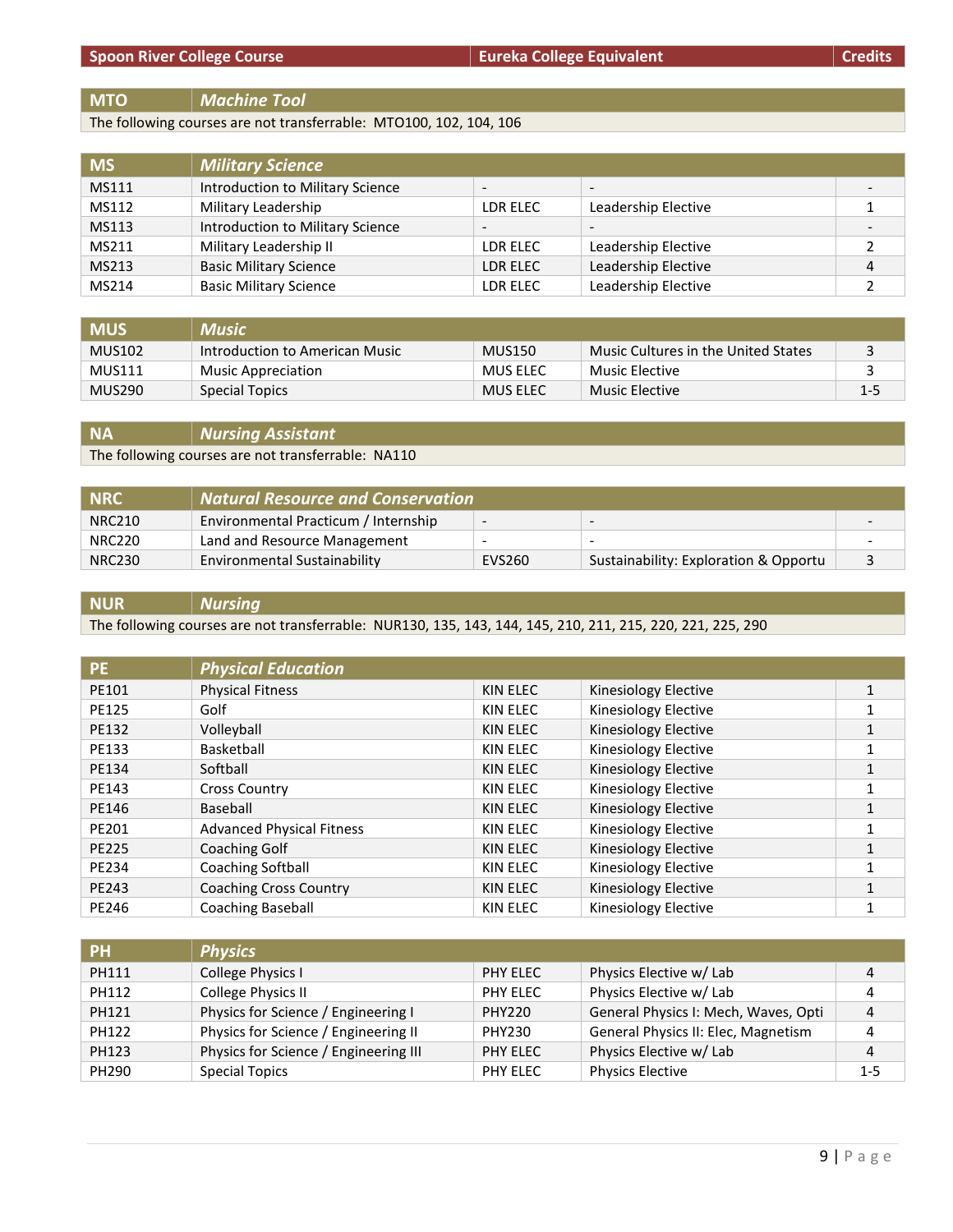|  |  | Spoon River College Course ' |
|--|--|------------------------------|
|  |  |                              |

**Spoon River College Course Eureka College Equivalent Credits**

| <b>Credits</b> |  |
|----------------|--|
|                |  |

| PHI           | Philosophy                  |          |                            |     |
|---------------|-----------------------------|----------|----------------------------|-----|
| <b>PHI110</b> | Introduction to Philosophy  | PHI110   | Introduction to Philosophy |     |
| <b>PHI115</b> | <b>Ethics</b>               | PHI220   | Moral Philosophy           |     |
| <b>PHI120</b> | Logic and Critical Thinking | PHI140   | Logic                      |     |
| PHI290        | Special Topics              | PHI ELEC | Philosophy Elective        | 1-5 |

| <b>POI</b>    | <b>Political Science</b>     |                 |                                   |         |
|---------------|------------------------------|-----------------|-----------------------------------|---------|
| <b>POL180</b> | American Government National | <b>PSC150</b>   | American Government (National)    |         |
| <b>POL290</b> | Special Topics               | <b>PSC ELEC</b> | <b>Political science Elective</b> | $1 - 5$ |

| <b>PSC</b>    | <b>Physical Science</b>                 |                 |                                       |              |
|---------------|-----------------------------------------|-----------------|---------------------------------------|--------------|
| <b>PSC100</b> | Physical Science for Non-Science Majors | <b>PHS110</b>   | Introduction to Physical Science      | 4            |
| <b>PSC101</b> | <b>Energy and Environment</b>           | <b>EVS ELEC</b> | <b>Environmental Studies Elective</b> | <sup>2</sup> |
| <b>PSC102</b> | Introduction to Astronomy               | <b>PHS112</b>   | Introduction to Astronomy             | 3            |
| <b>PSC105</b> | Physical Geography                      | PHS ELEC        | <b>Physical Science Elective</b>      | 4            |
| <b>PSC110</b> | Physics and Society for Non-Majors      | PHS ELEC        | <b>Physical Science Elective</b>      | 3            |
| <b>PSC290</b> | <b>Special Topics</b>                   | PHS ELEC        | <b>Physical Science Elective</b>      | $1 - 5$      |

| <b>PSY</b>    | <b>Psychology</b>                     |                 |                            |         |
|---------------|---------------------------------------|-----------------|----------------------------|---------|
| <b>PSY130</b> | <b>General Psychology</b>             | <b>PSY101</b>   | <b>General Psychology</b>  |         |
| <b>PSY236</b> | Human Growth and Development          | <b>PSY ELEC</b> | Psychology Elective        | 3       |
| <b>PSY239</b> | Psych Personality/Adjustment          | <b>PSY ELEC</b> | <b>Psychology Elective</b> |         |
| <b>PSY240</b> | Social Psychology                     | <b>PSY203</b>   | Social Psychology          | 3       |
| PSY245[Disc]  | Statistical Methods / Research Design | <b>PSY ELEC</b> | <b>Psychology Elective</b> | 3       |
| <b>PSY246</b> | Abnormal Psychology                   | <b>PSY ELEC</b> | <b>Psychology Elective</b> | 3       |
| <b>PSY290</b> | <b>Special Topics</b>                 | <b>PSY ELEC</b> | <b>Psychology Elective</b> | $1 - 5$ |

| <b>RDG</b> | <b>Reading</b>                   |                          |  |
|------------|----------------------------------|--------------------------|--|
| RDG099     | Strategies and Tools for Reading | $\overline{\phantom{a}}$ |  |

| REL           | $\bm{\mathit{Religion}^{\dagger}}$ |                 |                          |     |
|---------------|------------------------------------|-----------------|--------------------------|-----|
| <b>REL101</b> | <b>World Religions</b>             | <b>REL127</b>   | <b>Global Religions</b>  |     |
| <b>REL190</b> | Special Topics                     | <b>REL ELEC</b> | <b>Religion Elective</b> | 1-5 |

| <b>RRT</b>    | <b>Railroad Technology</b> |                          |                          |                          |
|---------------|----------------------------|--------------------------|--------------------------|--------------------------|
| <b>RRT135</b> | Basic EMD Mechanical       | $\overline{\phantom{a}}$ | $\overline{\phantom{a}}$ | -                        |
| <b>RRT136</b> | <b>Basic GE Mechanical</b> | $\overline{\phantom{a}}$ | -                        |                          |
| <b>RRT137</b> | Locomotive Air Brake       | $\overline{\phantom{0}}$ | -                        | -                        |
| <b>RRT138</b> | Locomotive FRA             | -                        | -                        | $\overline{\phantom{0}}$ |

| <b>SBM</b>    | <b>Small Business Management</b>   |                          |   |  |
|---------------|------------------------------------|--------------------------|---|--|
| SBM101        | Introduction to Entrepreneurship   | $\overline{\phantom{a}}$ | - |  |
| SBM109        | Advertising                        | $\overline{\phantom{0}}$ |   |  |
| SBM115        | Supervision                        | $\overline{\phantom{a}}$ |   |  |
| <b>SBM122</b> | <b>Customer Service</b>            | $\overline{\phantom{a}}$ |   |  |
| SBM141        | <b>Fundamentals of Investments</b> | $\overline{\phantom{a}}$ |   |  |
| <b>SBM155</b> | Computerized Accounting            | $\overline{\phantom{0}}$ |   |  |
| <b>SBM200</b> | <b>Elements of Accounting</b>      | $\overline{\phantom{a}}$ |   |  |
| <b>SBM215</b> | <b>Small Business Development</b>  | $\overline{\phantom{0}}$ |   |  |